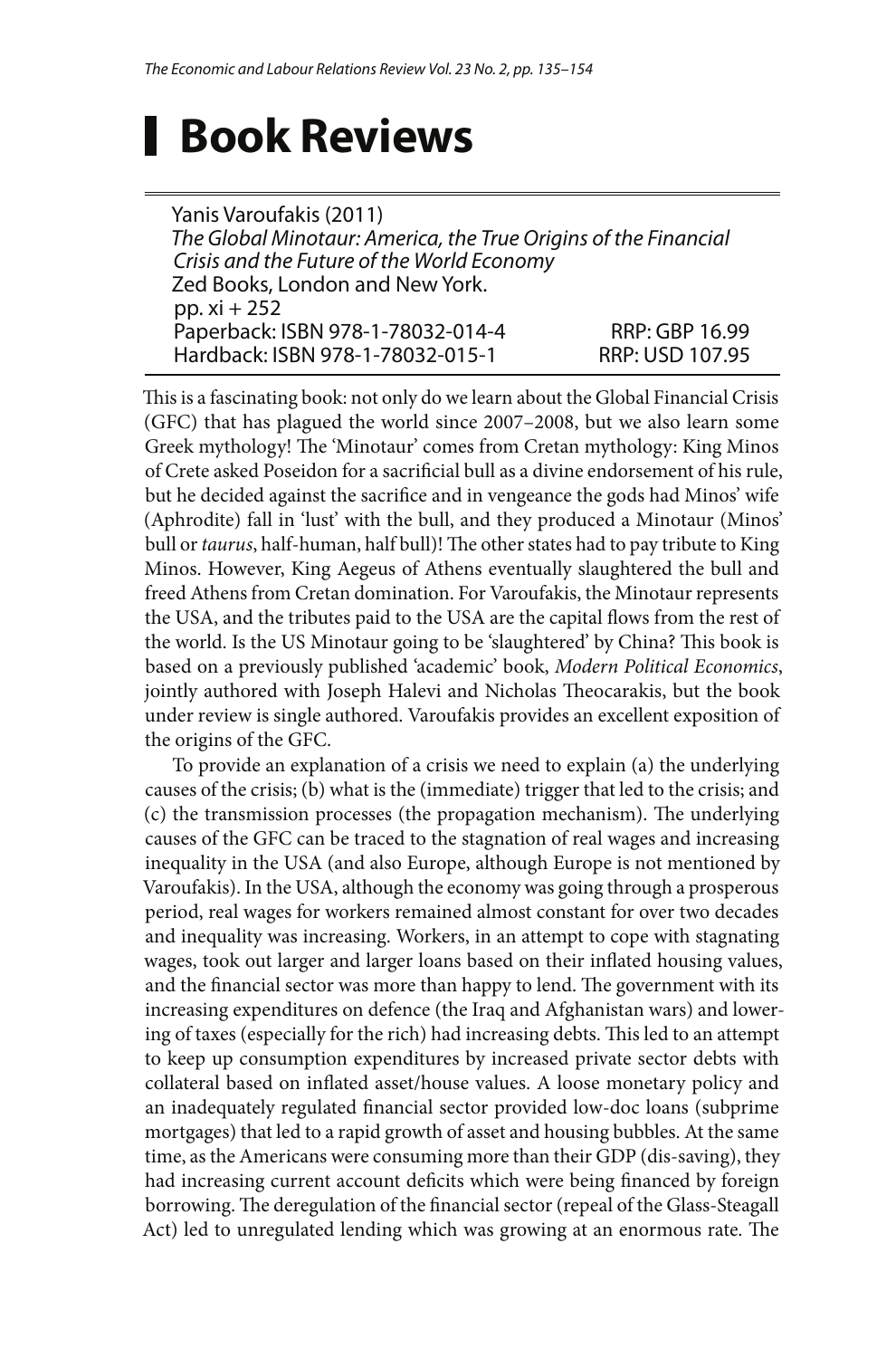impact of the growth of private and public sector debts made the economy fragile and susceptible to shocks.

The immediate cause (the trigger) of the GFC, most economists would agree, is the collapse in September 2008 of Lehman Brothers, which was not rescued by the American government. The transmission or propagation mechanism of the crisis was the slowing of housing demand that led to a crash in housing prices, the bursting of the financial assets and housing price bubbles (herd behaviour) and defaults and bankruptcies. This was transmitted to the financial sector via the growth of complex financial instruments (e.g. collateralised debt obligations, CDOs and credit default swaps, CDSs) that had been created based on the socalled 'assets' (the subprime mortgages) when the financial institutions suddenly found that their assets were worthless. The inevitable consequence of this downgrading of assets meant than many financial houses were no longer solvent, and the collapse of Lehman Brothers was the final straw that broke the back of the financial industry. The financial collapse has led to a collapse in confidence; banks stopped lending as their portfolios were bereft of assets; there was a huge decline in private sector investment; a fall in consumption expenditures; a big increase in the saving ratios; and a global recession and increasing unemployment and long term unemployment.

What features of the capitalist economies helped to perpetuate the massive increases in asset prices? Was this a consequence of a globalised world? Varoufakis has a lot to say about the underlying causes of the crisis and the propagation mechanism.

The book has two mutually related aims: to explain what caused the Global Crisis and to demonstrate the defects of the dominant neoclassical model that claimed that such a crisis could not occur. Early on the author points out that this crisis is the 'mother of all crises': it spread throughout most of the OECD and also affected many less developed countries. Towards the end of his book, he states, '[C]rises require a failure of coordination between different people and sectors, a collapse in an economy's capacity to collectively utilize its individual resources' (p. 141).

The theme of the book is very well laid out in the introductory chapter. The author provides six explanations for the crisis: (i) a failure to understand risk; (ii) regulatory capture; (iii) irrepressible greed; (iv) cultural origins (Anglo-Celtic beliefs in flexible labour markets, etc.); (v) toxic theory (efficient markets hypothesis, rational expectations, etc.); (vi) systemic failure of capitalism, the role of the USA in financing its debts and deficits from the surpluses of Germany and Japan.

Chapter 2, 'Laboratories of the Future', provides a brief historical account of the development of capitalism á la Marx, the role of crises, Goodwin's predatorprey model, and the role of finance in modern capitalism with the ability to create bubbles, and the end of the Gold Standard after the 1929 Great Crash.

Chapter 3, 'The Global Plan', provides a historical account of the Marshall plan to save global capitalism, the breakdown of the Bretton Woods agreement, the ending of the US dollar's convertibility to gold in 1971, and the 'surplus recycling mechanism': the absorption of surpluses created in Japan and Germany by the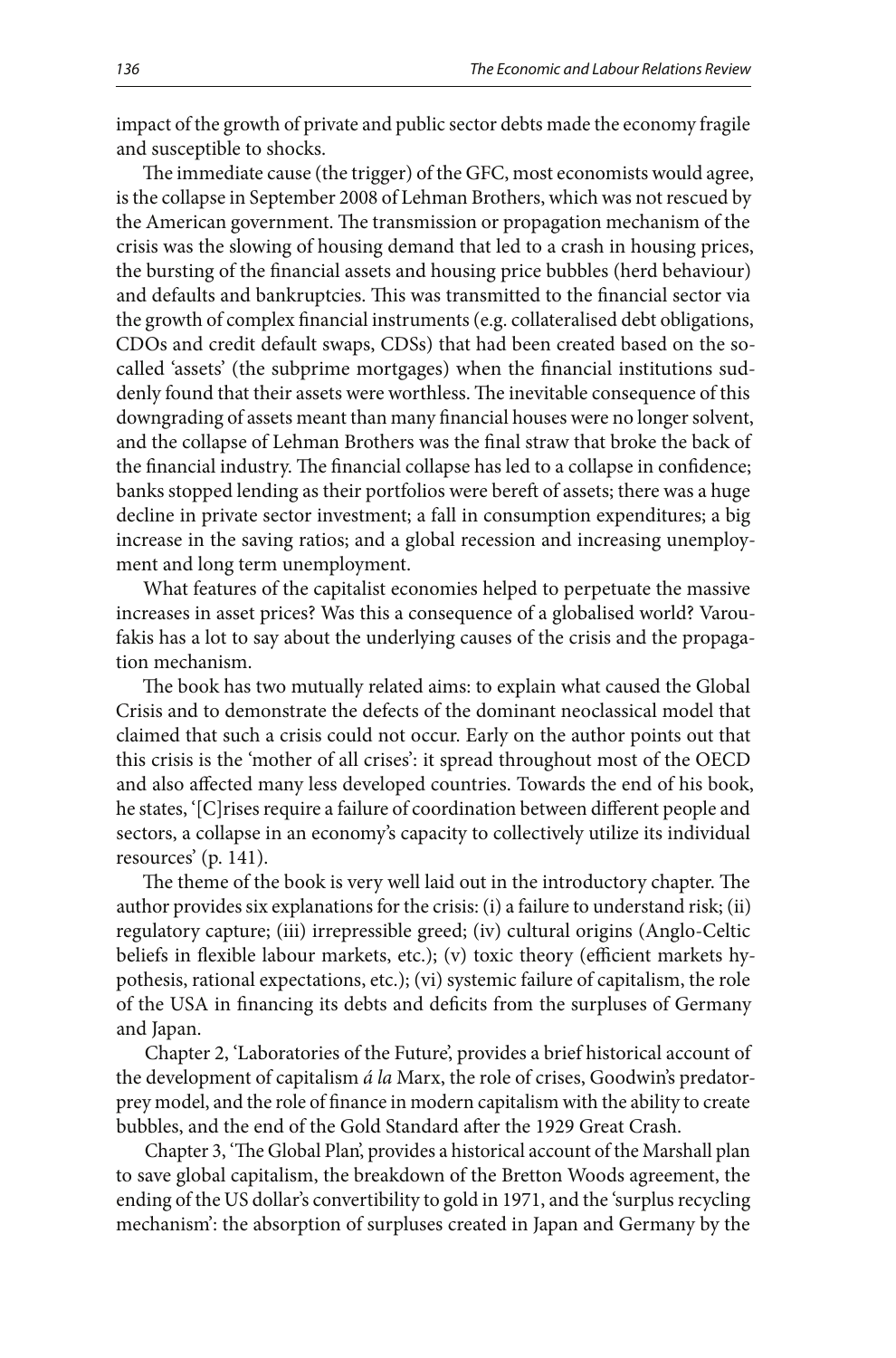USA. Varoufakis argues that the European Union was a clever US plan to bring Europe into the US axis of economic influence. He ignores the view that the EU was meant as a third force: to stand against the USA (a view strongly held by Charles de Gaulle) and as a bulwark against communism.

Chapter 4, 'The Global Minotaur', discusses the role of the USA in the global economy. The author argues that the major flaw in the Bretton Woods agreement (similar to a major flaw in the European Union) was that there was no automatic global surplus recycling mechanism. In the early post war years, the USA recycled its surplus dollars to Japan and Germany (especially) under the Marshall Plan. However, after the end of convertibility of the dollar to gold, the USA had increasing deficits financing wars in Vietnam and South East Asia. Varoufakis argues that the USA persuaded OPEC to raise oil prices (as they are denominated in US dollars) which would increase the demand for US dollars. The rest of the world continued to finance the US deficits as the US dollar was still regarded as a reserve currency (although later the Europeans would have liked to make the Euro the reserve currency). The US economy was expanding, with stagnating real wages and increasing profitability that led to an inflow of foreign capital. The cheap loans that the USA made to Soviet satellites in the 1960s became a burden when interest rates soared under Volcker's regime of high interest rates. This, Varoufakis suggests, led to discontent in the Soviet satellite states that eventually led to the demise of the Soviet Union. This is an interesting twist on the usual interpretation of history.

In Chapter 5, 'The Beast's Handmaidens', Varoufakis argues that the Europeans, Irish, British, and Japanese were in awe of the American 'great moderation' and happily followed US supply-side economic policies. Wall Street, is for Varoufakis, a ringleader of the handmaidens engaged in a roller coaster ride of mergers and take-overs. The development of various 'clever' derivatives (CDOs and CDSs), that were supposed to remove (reduce?) risk from financial markets, expanded at an almost exponential rate. This expansion helped the asset price bubble supported by 'toxic theory' that suggested that markets were efficient and bubbles did not exist. Free markets reigned supreme with the growth of Thatcherite and Reaganite governments. Huge capital flows from Germany, Japan, and China fed the financial booms in Wall Street and supported the twin deficits. In 2005 Paul Volcker had foreseen the impossibility of a never ending increase in debts being funded by foreign capital flows: 'The difficulty is that this seemingly comfortable pattern can't go on forever' (p. 145). Curiously, the author does not discuss the Asian Crisis of 1997 which was a fore-runner to the GFC.

Chapter 6, 'The Crash', provides a blow by blow account of the early stages of the crisis in 2007, the collapse of Bear Stearns, problems faced by BNP Paribas, and the Swiss UBS. In December 2007, President Bush (a free marketeer par excellence) intervenes to save house owners from foreclosure and the Federal Reserve (the Fed) steps in providing (almost) unlimited credit to the financial system. By September 2008, Lehman Brothers collapses as the US government refuses to save it. This is often taken to be the start of the GFC. Several European banks and finance houses that held 'toxic assets' are in trouble and the whole western world is in a tailspin, with central banks suddenly doing an about-turn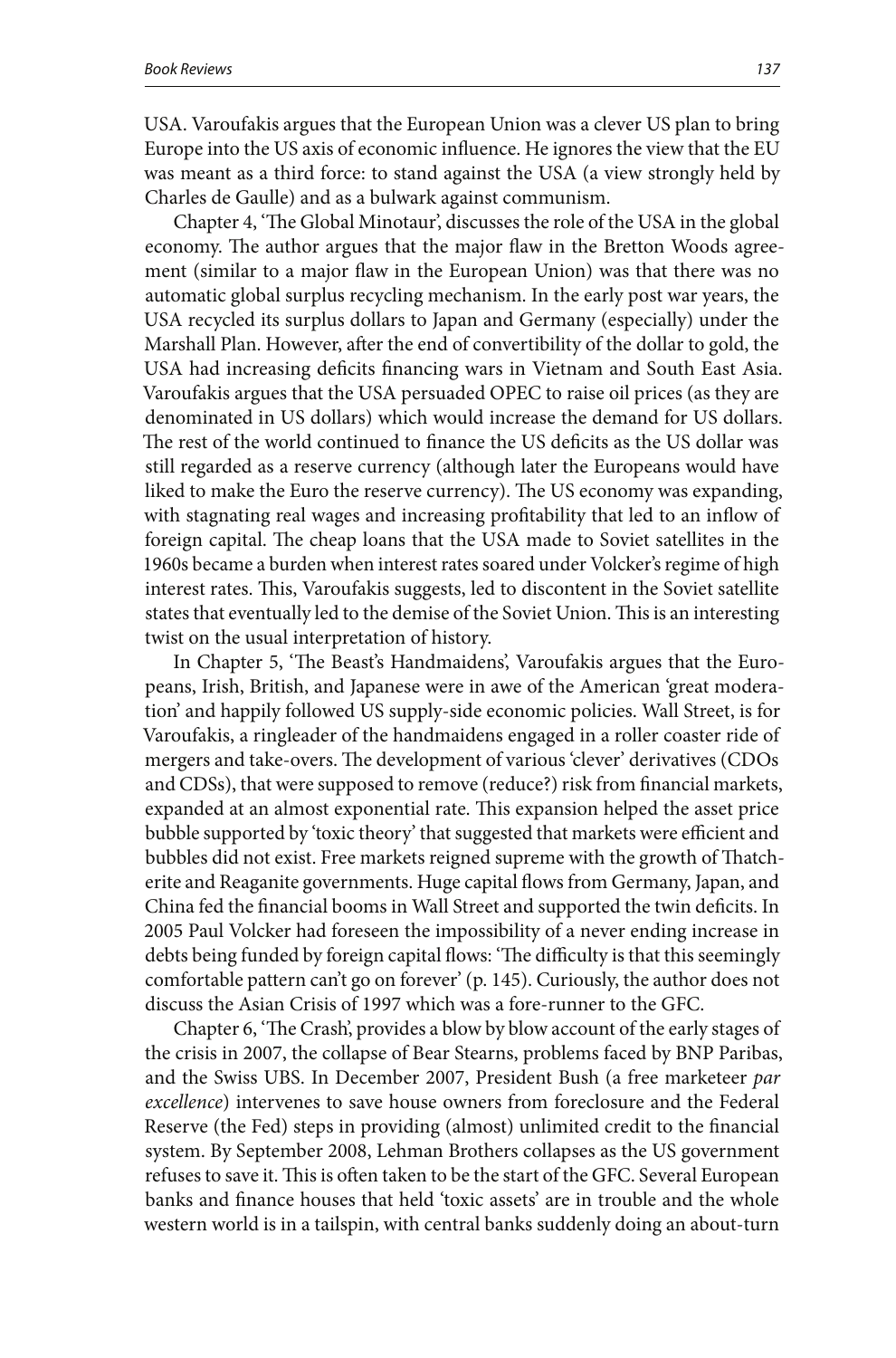on monetary policy (usually by interest rate management) and no longer targeting inflation. During the crisis, several banks (and car manufacturers) were nationalised but as things got better the banks were denationalised and back in the driving seats! 'In short, socialism died during the Global Minotaur's Golden Age, and capitalism was quietly bumped off the moment the beast ceased to rule over the world economy. In its place we have a new social system: bankruptocracy — rule by bankrupted banks ...' (p. 167).

The financial crisis spread all over the western world with declining GDP and increasing unemployment, and even the developing world found its growth rates slowing down. Tiny little Iceland went through a dramatic crash! European Union countries, especially Portugal, Ireland, Italy, Greece, and Spain (PIIGS), have been experiencing a continuing recession with their banks and financial houses facing bankruptcy, and the existence of the Euro is under continuing threat. The UK disposed of its Labour Government and replaced it with a coalition of the Conservatives and Social Democrats, which imposed austerity measures that have led to a double dip recession. These economic crises have led to political crises, and that is still continuing.

However, Varoufakis does not seem to study the underlying problems of the real US economy: private sector investment had started falling from about 2006, while US house prices had begun to fall from 2005. The fall in private sector investment, through a Keynesian multiplier, would lead to a fall in GDP, while the fall in house prices led to the un-sustainability of the boom in CDOs that were based on subprime loans, which led via herd behaviour to everyone trying to dump these so-called assets, and a collapse in the financial sector. What is interesting is that the home of free markets and private enterprise went into a massive nationalisation program!

Chapter 7, 'The Handmaidens Strike Back', turns to the methods employed by the USA and European Central Bank to attempt to rescue countries in crisis and the banking system. Varoufakis argues that the Geithner-Summers plan of 2009 of creating a simulated market for CDOs was essentially a method of helping the banks to convert toxic assets into 'clean' assets helped by the Fed and the Treasury. He provides a convoluted example of this creative accounting. He then discusses the European Financial Stability Facility (EFSF) that was set up to save the European economies and their banking system: borrowing 440 billion Euros on behalf of the Eurozone to help the insolvent member states. These EFSF bonds would then be lent to countries like Ireland, Greece, etc. However, since the initial problem was caused by the European banks holding toxic assets, this method, he argues, simply transferred the problem to the EFSF. This inevitably results in the next marginal country facing problems as the speculators attack. This system favoured the elites from the financial system and from the militaryindustrial complex. We have seen in recent days that the problems of Ireland, Portugal, and Greece have spread to Spain, Italy and France. The collapse of the US economy into a recession has meant that it is unable to provide a continuing demand for the output of the other OECD economies.

Chapter 8, 'The Minotaur's Global Legacy', discusses the symbiotic relationship between Japan and the USA. The post-war growth of the Japanese economy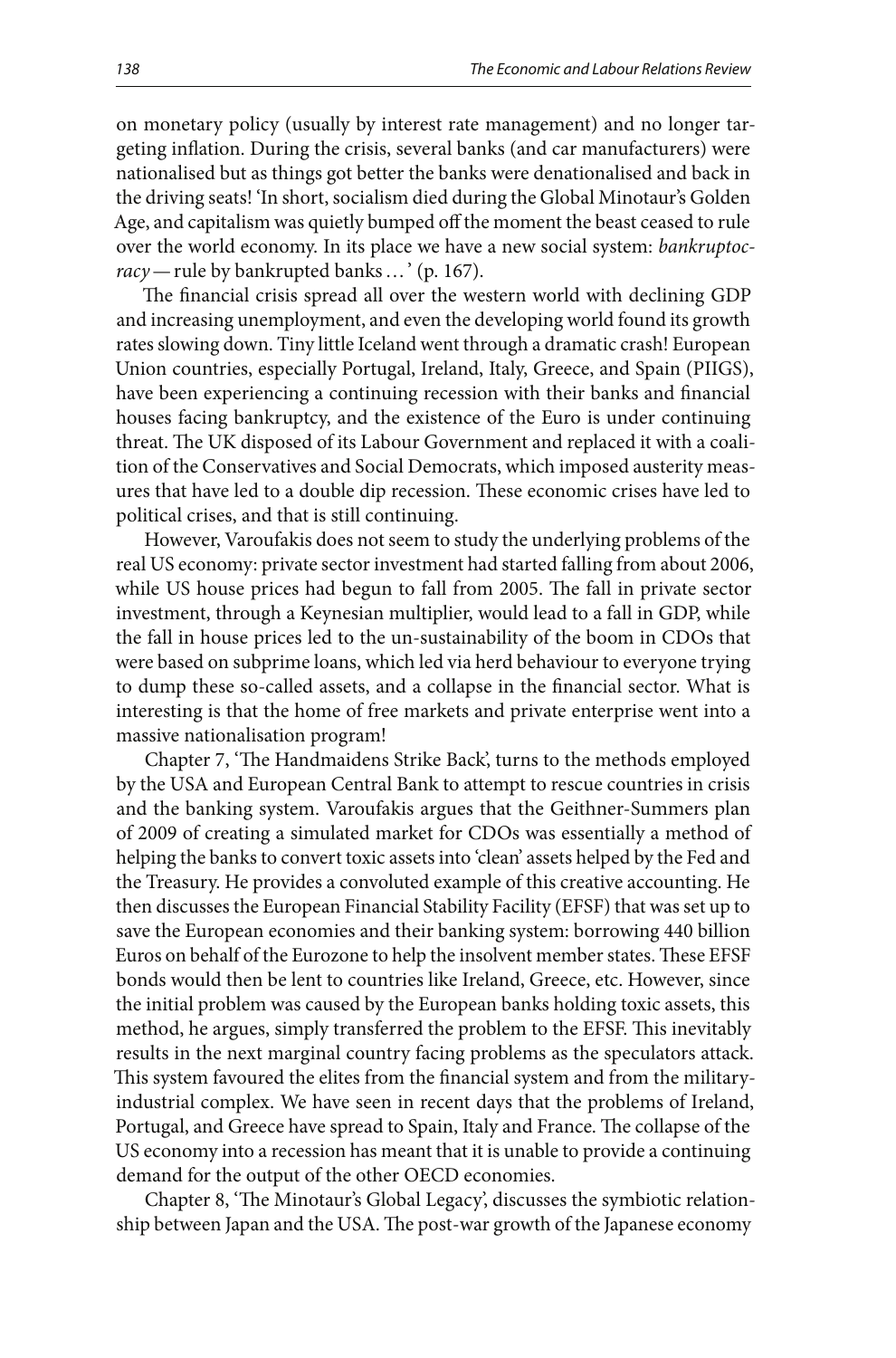was sponsored by the USA, Japanese exports were purchased by the USA, and in return the Japanese recycled their surpluses by investing in the USA. The Japanese boom came to an end with a collapse in the housing and asset price bubbles in the early nineteen-nineties, and it faced a liquidity trap situation. (It is interesting that the Japanese experience of loosening monetary policy for several years did not help the economy to come out of the recession. It apparently did not warn the IMF and other central bankers that simply loosening monetary policy would not cure the underlying problems of the global crisis.) The European Union provided Germany with an expanding market for its exports, leading to current account deficits in the other European countries. This was continued with the introduction of a fixed exchange rate within the European Union by the introduction of the Euro (except for the few countries that refused to join, especially the UK). The US financial crisis spread throughout Europe, but the policies introduced by the European Central Bank failed to stave off disaster for Greece, and now other countries. This, he argues, is because there was no 'surplus recycling mechanism' in the European Union with fixed exchange rates within the Euro countries: the large surpluses of Germany were not being recycled to the remaining members of the EU. His solution to the EU crisis is based on three elements: first, the ECB would assist banks to write off the debts of deficit countries; secondly, the ECB would take on significant amounts of debt financed by Euro Bonds (not individual country bonds); thirdly, the European Investment Bank would invest in the deficit countries. The author does not discuss the necessity of a unified fiscal authority that acts as an equalising agent to help out the poorer states in the Union. The chapter ends with a brief discussion about whether China would be able to save the world by providing an expanding market.

Chapter 9, 'A Future without the Minotaur?' argues that the crucial problem of the world economy is the absence of a 'global surplus recycling mechanism' (GRSM). For some time, the USA managed to have a surplus which it recycled to Japan and Germany (post-World War 2), then when it created large deficits with the wars in South East Asia, it left the gold standard and was being supported by the surpluses of Japan and Germany. But as a result of the crisis the US economy contracted and that affected the German, Japanese and Chinese economies. Can the Chinese economy take over the role of the Global Minotaur (the USA)? His argument is a loud, NO! He favours Keynes's policy prescription in the 1940s of an International Clearing House with its own currency, the Bancor.

The book is a real tour de force. It is based on a Marxist conception of underconsumption (or stagnationist hypothesis) that causes a crisis. To avoid the crisis, capitalists seek out markets to prevent an economy from falling into recession. The USA (the Global Minotaur) in the immediate post-WW2 period exports goods to the rest of the world, and its dollar surpluses are recycled in the warravaged economies of Japan and Germany. As the US economy grows during the so-called great moderation, wages do not grow in line with productivity, but the rapid growth of credit, thanks to the deregulation of the finance sector, helps to continue growth in domestic demand. The expanding European economies also provide a market for the USA. The expanding Japanese economy becomes an exporter of goods to the rest of the world and it recycles its surplus capital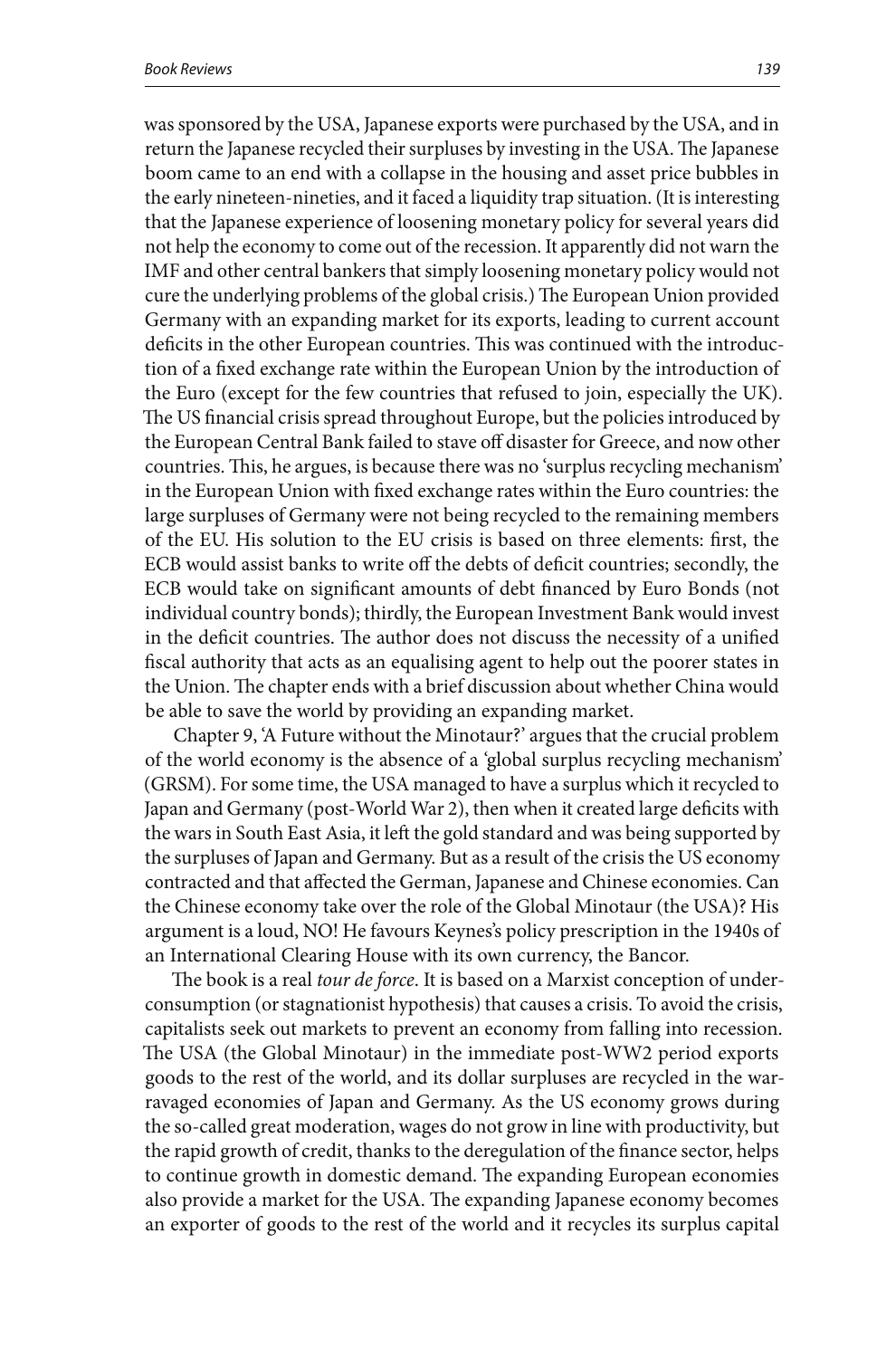flows into the 'Asian tigers'. As the German economy becomes stronger, it too needs a larger market and it creates the European Union to absorb its exports. But eventually these growing exports create balance of payments surpluses, and there is no mechanism for recycling these surpluses. In this analysis, the author somehow underplays the significant (ironic) role that *communist* China has played in the last decade in funding the *capitalist* US trade and budget deficits by investing its surpluses in the US economy.

It is interesting that the author treats the USA (a political entity) as determining the development of the world economy. In fact what he is presumably arguing is that the finance capitalists (the bankers) were in charge in creating US government policy that favoured them. Was there a coalition of finance and industrial capitalists from the USA and European countries that had re-arranged the deck chairs on the 'Titanic world capitalist enterprise' waiting for the crisis? Is it possible for the world economies to continue on the more-or-less continuous growth of the post-war period in a world where climate change threatens our very existence?

Although the author emphasises the problem of the non-existence of a global surplus recycling mechanism in a world without a global currency, somehow he does not discuss the important role of the *expectations* of players in the international financial markets. Once the US housing market started collapsing with falling house prices, many of the so-called assets of the banking and financial institutions were non-existent. The most exposed to these toxic assets would face bankruptcy, but that simply made other firms vulnerable to attack by financial agents trying to recoup their losses by selling their assets at whatever price they could get. It is a game of 'pass the parcel' and who is going to be left holding the 'toxic' parcel when the music stops? As the weakest in the chain seem to have been countries like Iceland, Ireland, and Greece, their economies have suffered and, as a result, other countries' banks that held bonds from these countries are no longer viable. Once expectations of falling asset prices take hold, everyone tries to sell, and there are no buyers at reasonable prices. Herd behaviour takes over. At present (May 2012) the Greek economy is in tatters, many of the other banks have taken a 'haircut' (or partial default), and the contagion is spreading to Spain, France and Italy. The Euro has been under threat for some months, and it is likely that Greece may eventually leave the Euro, which may lead to other countries following suit. The crisis has a long way to run yet.

What is interesting from a political economy perspective is that the global crisis had led to the collapse of some governments, and some countries are being led by un-elected governments (e.g. Italy), by coalitions formed to introduce 'austerity' measures, and the growth of nationalistic or fascist parties. These austerity measures are being forced on many economies to (supposedly) solve the problem of growing government debts, but will almost certainly lead to double-dip recessions (like the UK) with growing debts with declining GDP. Not only is the world economy facing severe problems, but the political and social structures of many countries are under threat.